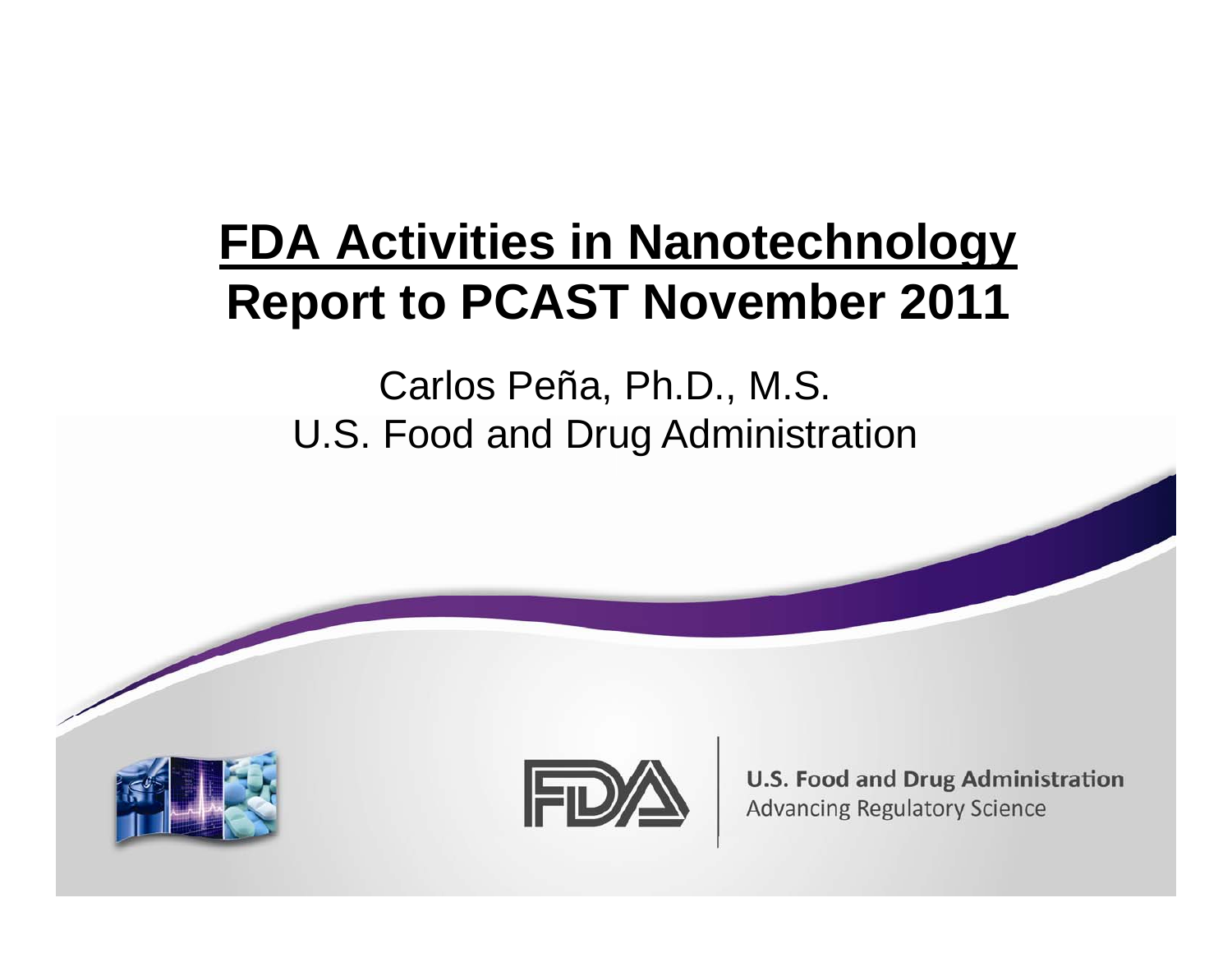www.fda.gov/AdvancingRegScience

## **What is Special about Nanotechnology Regulation**

- Evolving state of science on biological interactions and methodologies for assessing safety, effectiveness, performance, and product quality
- •Different applications and routes of exposure
- • High degree of interest among academia, industry, and trade stakeholders
- • Regulatory approaches continue to evolve within federal agencies and international counterparts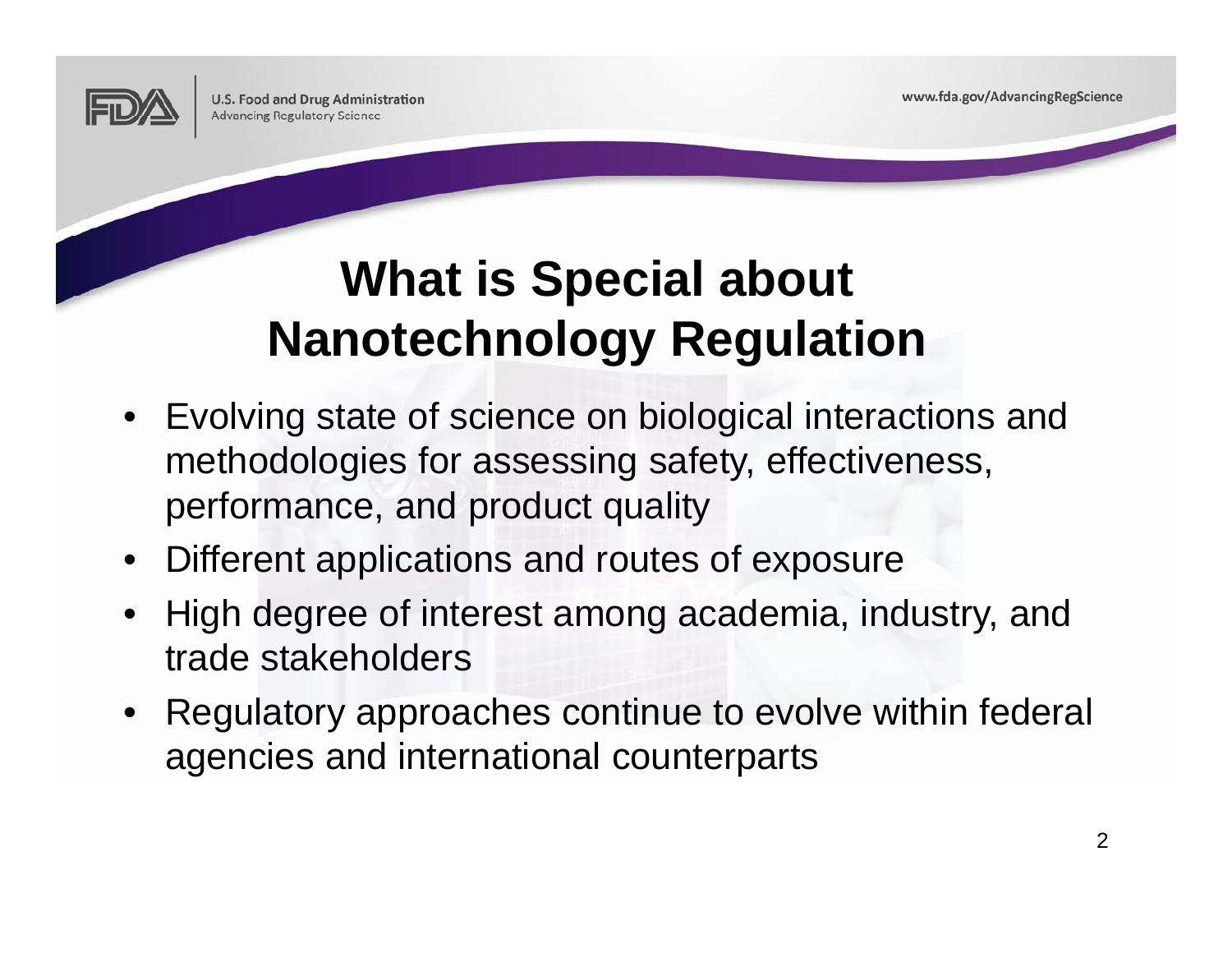

www.fda.gov/AdvancingRegScience

## **FDA's Moving Parts**

*Protecting and Promoting the Public Health*

- FDA's Enterprise Program on Nanotechnology
	- -Nanotechnology Task Force
- Intramural Regulatory Science Programs
	- -Center-specific Activities
	- External Collaborations
- Product Specific Guidance/Policy
- • Domestic Activities
	- Scientific forums and other fora
- International Engagement
- •*Ongoing Review of Product Submissions*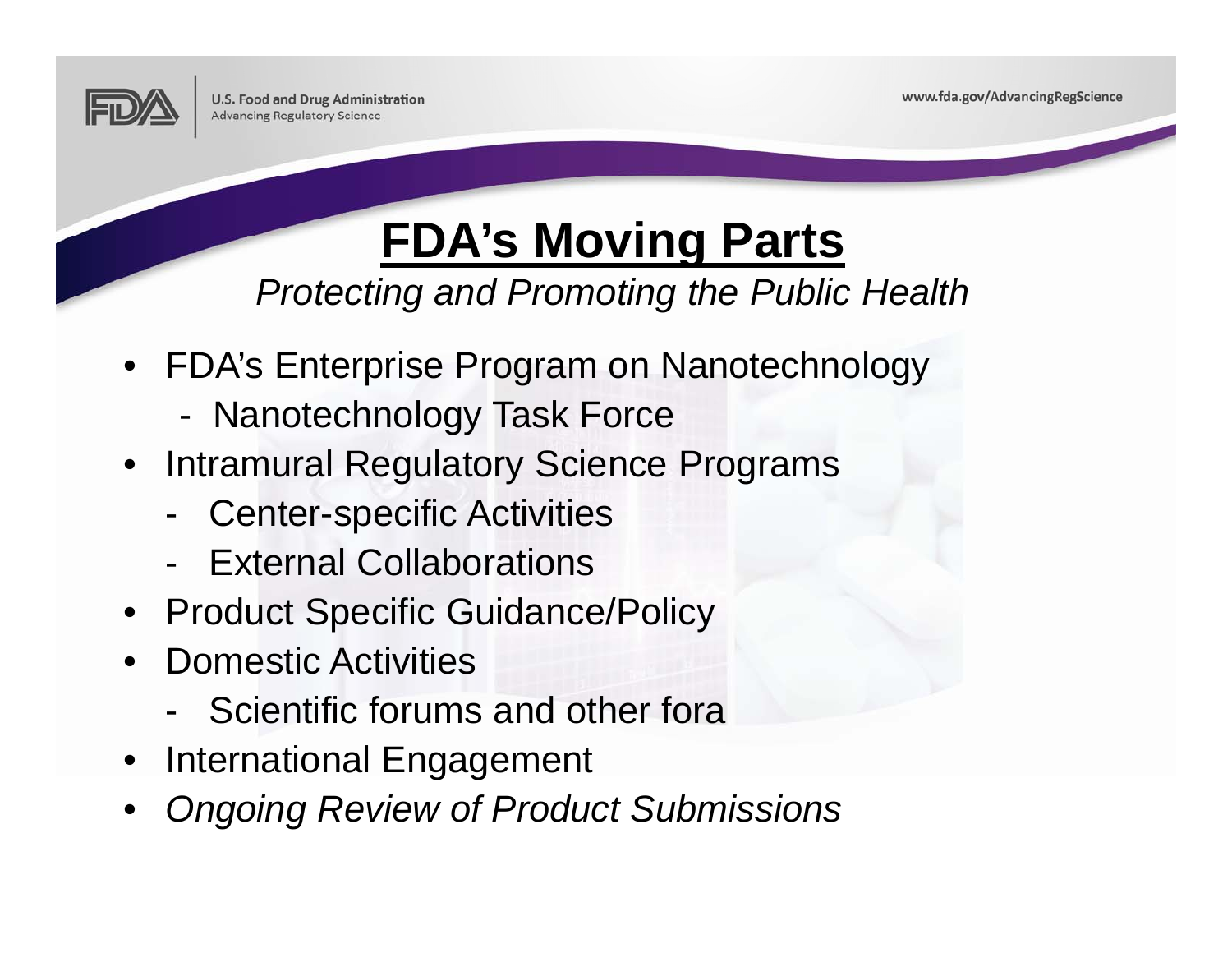

www.fda.gov/AdvancingRegScience

# **A few FDA Updates**

*Protecting and Promoting the Public Health*

- • FY11/FY12 Regulatory Science Program on Nanotechnology
	- -Staff Training and Professional Development
	- -FDA Laboratory Facilities
	- - The CORES Regulatory Science Program Nanotechnology Regulatory Science Research Plan

*www.fda.gov/ScienceResearch/SpecialTopics/Nanotechnology/ucm273325.htm*

 $\bullet$ Draft Guidance on Nanotechnology

*www.fda.gov/ScienceResearch/SpecialTopics/RegulatoryScience/ucm257926.htm*

•Strategic Plan for Regulatory Science

*www.fda.gov/ScienceResearch/SpecialTopics/RegulatoryScience/ucm267719.htm*

•Driving Biomedical Innovation

*www.fda.gov/AboutFDA/ReportsManualsForms/Reports/ucm274333.htm*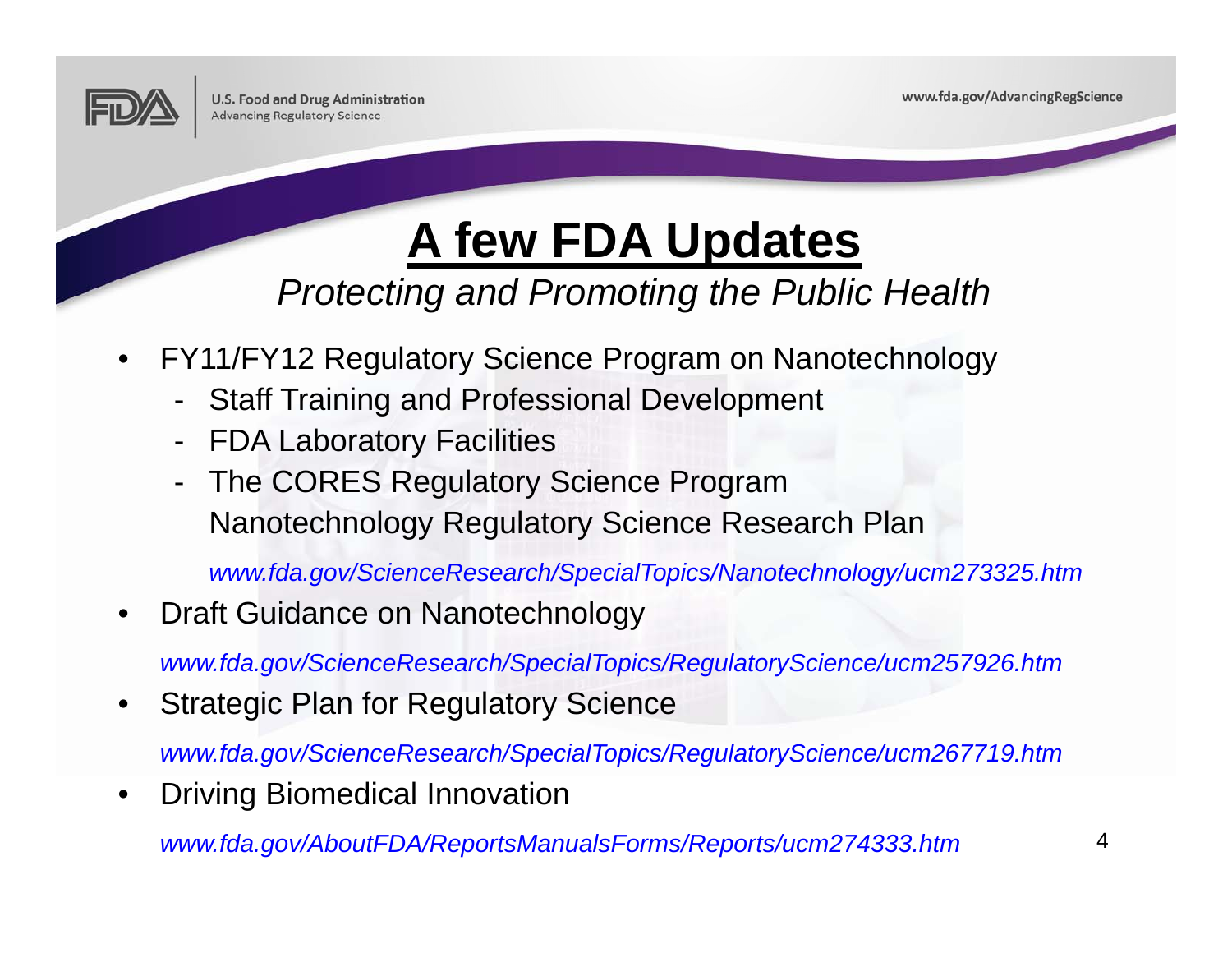

### **FDA Message to Stakeholders**

*Protecting and Promoting the Public Health*

- FDA will continue to take a science-based and science led approach to decision making
- FDA will continue to evaluate size and properties of nanomaterials or products otherwise involving the application of nanotechnology
- FDA will continue to encourage industry to consult with the agency early in the product development process to address questions about safety and/or regulatory status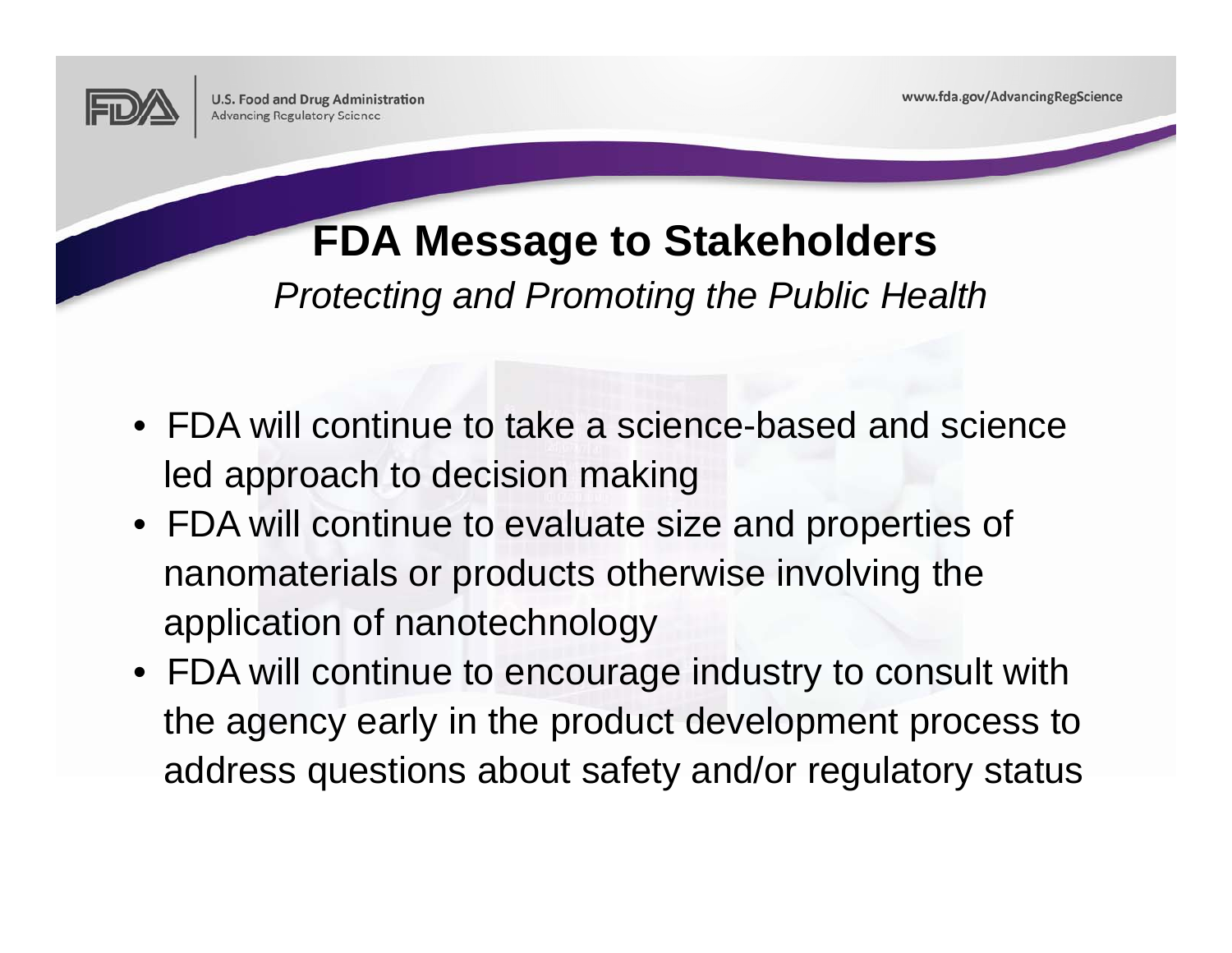

www.fda.gov/AdvancingRegScience

### **Coordination Across the United States Government** CPSC, EPA, FDA, OSHA, USDA

#### Topic Areas

- •Education about each agency's vision, mission
- •Cooperation on joint activities and initiatives
- Collaboration on regulatory science research

#### Where does this happen?

- •National Nanotechnology Initiative (NNI) Consortium
- • Emerging Technologies Interagency Policy Coordination (ETIPC) Committee